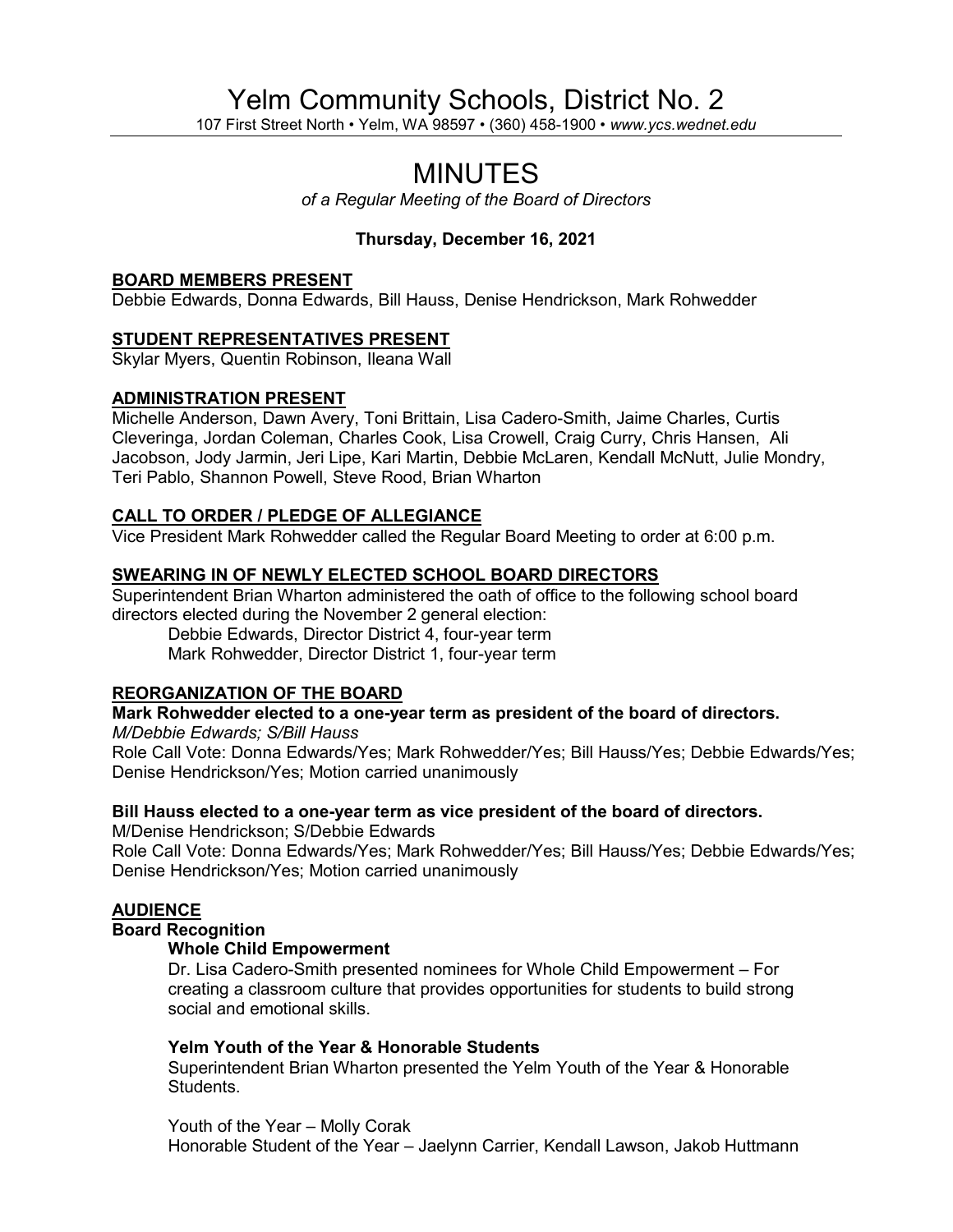### **Community Comments – No Community Comments**

#### **SCHOOL BOARD MINUTES – APPROVED**

November 23, 2021 – Regular Business Meeting *M/Debbie Edwards; S/Bill Hauss; Motion carried unanimously.*

#### **NEW BUSINESS**

| <b>INDIVIDUAL CONTRACTS - APPROVED</b> |                                                |  |                        |
|----------------------------------------|------------------------------------------------|--|------------------------|
| <b>NEW HIRES</b>                       | <b>POSITION</b>                                |  | <b>EFFECTIVE</b>       |
| Abby Belland                           | OSS Speech Lang. & Pathology                   |  | 1/3/2022               |
| Zachary Bratton                        | <b>Facilities Custodian FS</b>                 |  | 12/6/2021              |
| Lisa Ellis                             | <b>YMS Coach Asst. Wrestling</b>               |  | 11/29/2021             |
| Marcie Hubbard                         | <b>YHS Counselor</b>                           |  | 1/3/2022 One Year Only |
| <b>James Martin</b>                    | <b>Facilities Custodian YHS</b>                |  | 12/6/2021              |
| Jacob Nolan                            | RMS Coach Asst. Wrestling                      |  | 11/23/2021             |
| <b>Taylor Pizzo</b>                    | OSS/FS Para IA - LAP                           |  | 12/8/2021              |
| Jennifer Roether                       | <b>Food Service Cafeteria Worker</b>           |  | 11/29/2021             |
| <b>Cortney Walton</b>                  | <b>YHS Coach Asst. Bowling</b>                 |  | 12/6/2021              |
| Michael Young                          | <b>Technology District Computer Technician</b> |  | 12/13/2021             |
| <b>LEAVE OF ABSENCE</b>                |                                                |  |                        |
| <b>Kimberly Brazil</b>                 | <b>Transportation Bus Driver</b>               |  | 1/3/22-5/31/22         |
|                                        | <b>RESIGNATIONS/RETIREMENTS/TERMINATIONS</b>   |  |                        |
| <b>Ray Caldwell</b>                    | <b>YHS Community Outreach Specialist</b>       |  | 12/3/2021 Termination  |
| <b>Karen Evans</b>                     | <b>Transportation OP III</b>                   |  | 12/3/2021 Retirement   |
| <b>Kathy McGuire</b>                   | <b>Transportation Bus Assistant</b>            |  | 12/31/2021 Resignation |
| Amanda Rehse                           | Food Service Cafeteria Worker                  |  | 12/3/2021 Resignation  |
| Michael Rurup                          | <b>Facilities Custodian</b>                    |  | 12/29/2021 Resignation |
| <b>Courtney Thompson</b>               | <b>OSL Instruct. Coach Literacy</b>            |  | 12/17/2021 Resignation |
| <b>STAFFING CHANGES</b>                |                                                |  |                        |
| <b>Tina Friesz</b>                     | From Van Driver to Utility Worker Food Service |  | 1/3/2022               |
| <b>Charlotte Peaslee</b>               | From OP I Dispatcher to OP III Transportation  |  | 12/6/2021              |
| Kimberley Hobbs Kunkel                 | From Café Worker LK 2.0 hr to Café Worker SW   |  | 1/3/2022               |

# **STIPENDS/SUPPLEMENTAL CONTRACTS**

\$7,076.21 *M/Bill Hauss; S/Denise Hendrickson; Motion carried unanimously.*

#### **ACCEPTANCE OF GIFTS - APPROVED**

| Donor | Item/Purpose                                                    | Amount |
|-------|-----------------------------------------------------------------|--------|
|       |                                                                 |        |
|       |                                                                 |        |
|       |                                                                 |        |
|       | M/Denise Hendrickson; S/Bill Hauss; Motion carried unanimously. |        |

#### **TRANSPORTATION STRATEGIC PLAN – APPROVED**

Director of Transportation Dawn Avery presented the Transportation Strategic Plan. *M/Donna Edwards; S/Denise Hendrickson; Motion carried unanimously.*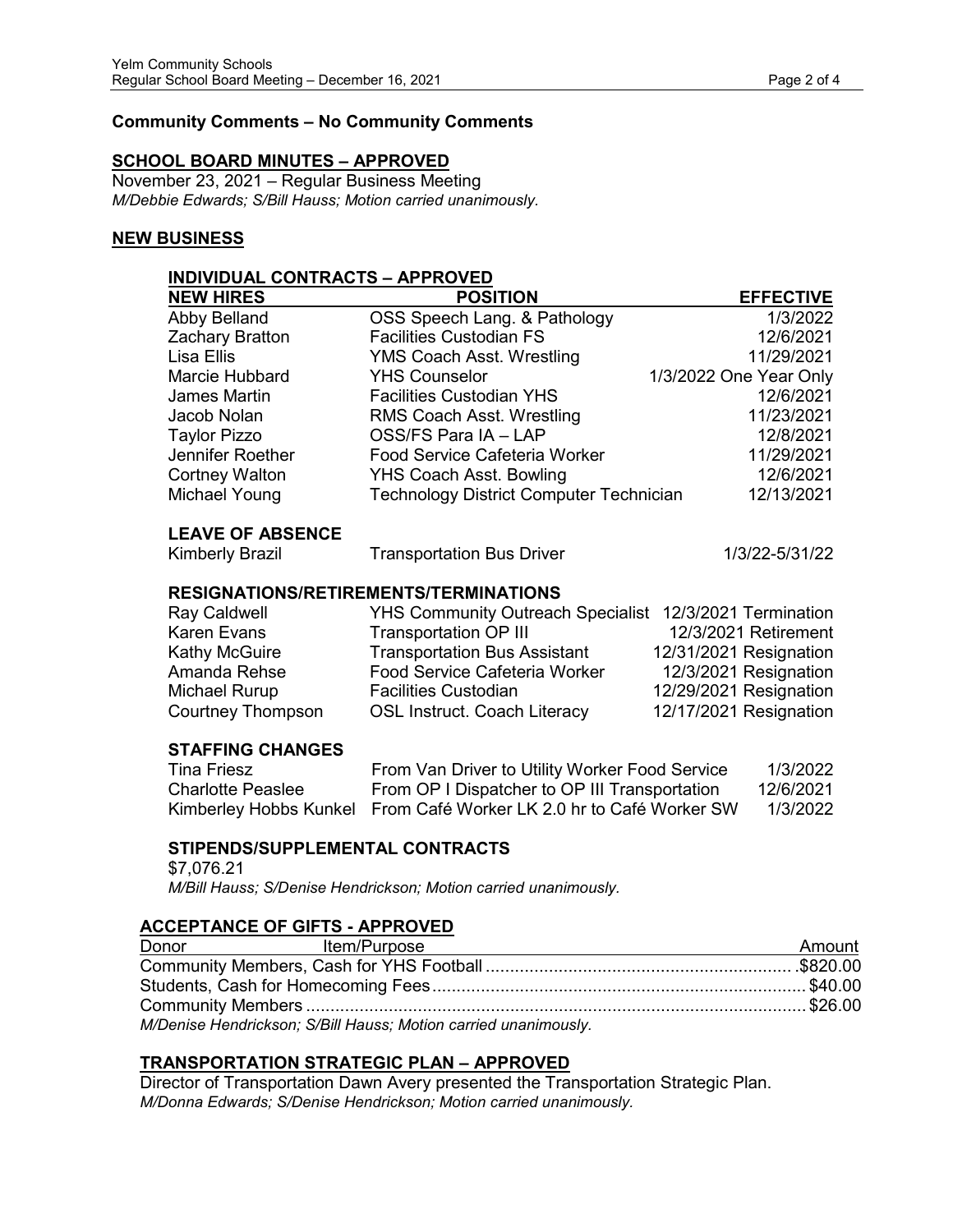#### **VOUCHERS AND PAYROLL - APPROVED**

| A. General Fund          | #70143432 - 70143660 | \$1,406,536.99 |
|--------------------------|----------------------|----------------|
| B. ASB Fund              | #70501271 - 70501291 | \$51,373.43    |
| C. Capital Projects Fund | #70501244 - 70501270 | \$2,767,441.74 |
| D. ACH                   | #212200008-212200010 | \$10,635.11    |
| E. November Payroll      |                      | \$6,061,130.69 |

*M/Bill Hauss; S/Debbie Edwards; Motion carried unanimously.*

#### **FACILITIES REPORT – APPROVED**

Facilities Director Chris Hansen presented the public works voucher for board approval. **Public Works:**

| Project # | Amount      | Vendor/Reason                                                         |
|-----------|-------------|-----------------------------------------------------------------------|
| 10.21     | \$5,208.84  | Lake Tapps Const. / Fast Pitch Cement Pad - YHS                       |
| 12.21     | \$26,633.88 | Lake Tapps Const. / Fast Pitch Shed Relocation -<br><b>YHS</b>        |
| 22.21     | \$11,569.71 | KCDA-Beresford / Install Gym Wall Carpet - FT                         |
| 43.21     | \$1,414.03  | Hermanson / No Heat P-9 - FT                                          |
| 44.21     | \$2,594.43  | Hermanson / No Heat GFU4 - YHS                                        |
| 46.21     | \$755.85    | South Sound Fire & Security / Installed New Door<br>Contact - YHS     |
| 47.21     | \$460.24    | South Sound Fire & Security / Can't Arm Bldg. - SW                    |
| 48.21     | \$401.76    | Cascade Fire & Security / Fire Sprinkler Repair - PR                  |
| 49.21     | \$209.66    | Evergreen Fire & Security / Air Compressor Repair -<br>Transportation |
| 51.21     | \$4,827.35  | Hermanson / Circulating Heating Pump Leaking<br><b>RMS</b>            |

*M/Bill Hauss; S/Debbie Edwards; Motion carried unanimously.*

#### **FINANCIAL REPORTS**

Chief of Finance Toni Brittain presented an update on ESSR fund expenditures.

#### **GRADUATE YELM! UPDATE**

Superintendent Brian Wharton and Director of Communications Teri Pablo debuted the Portrait of a Graduate video and announced four new partners. Bringing the total to 211.

#### **YELM MIDDLE SCHOOL/SOUTHWORTH/SSI CONSTRUCTION UPDATE**

Project Manager Kacey Wyatt presented an update on construction projects.

#### **REOPENING PLAN UPDATE – No Report**

#### **LEARNING RECOVERY PLAN – No Report**

#### **STUDENT ENROLLMENT REPORT**

| Dec 2021 | 5381 HC | 5359.77 FTE (-224.52 < 5584.29 budget)   |
|----------|---------|------------------------------------------|
| Nov 2021 | 5379 HC | $5359.24$ FTE (-225.05 < 5584.29 budget) |
| Dec 2020 | 5355 HC | 5336.19 FTE (-295.17 < 5631.36 budget)   |

#### **BOARD COMMENTS**

Board members commented on:

- Kudos to all video participants
- Thanked all who came out to support Christmas in the Park and the organizations that help our students.
- President Mark Rohwedder commented that the board is committed to an equal education without bullying or harassment.